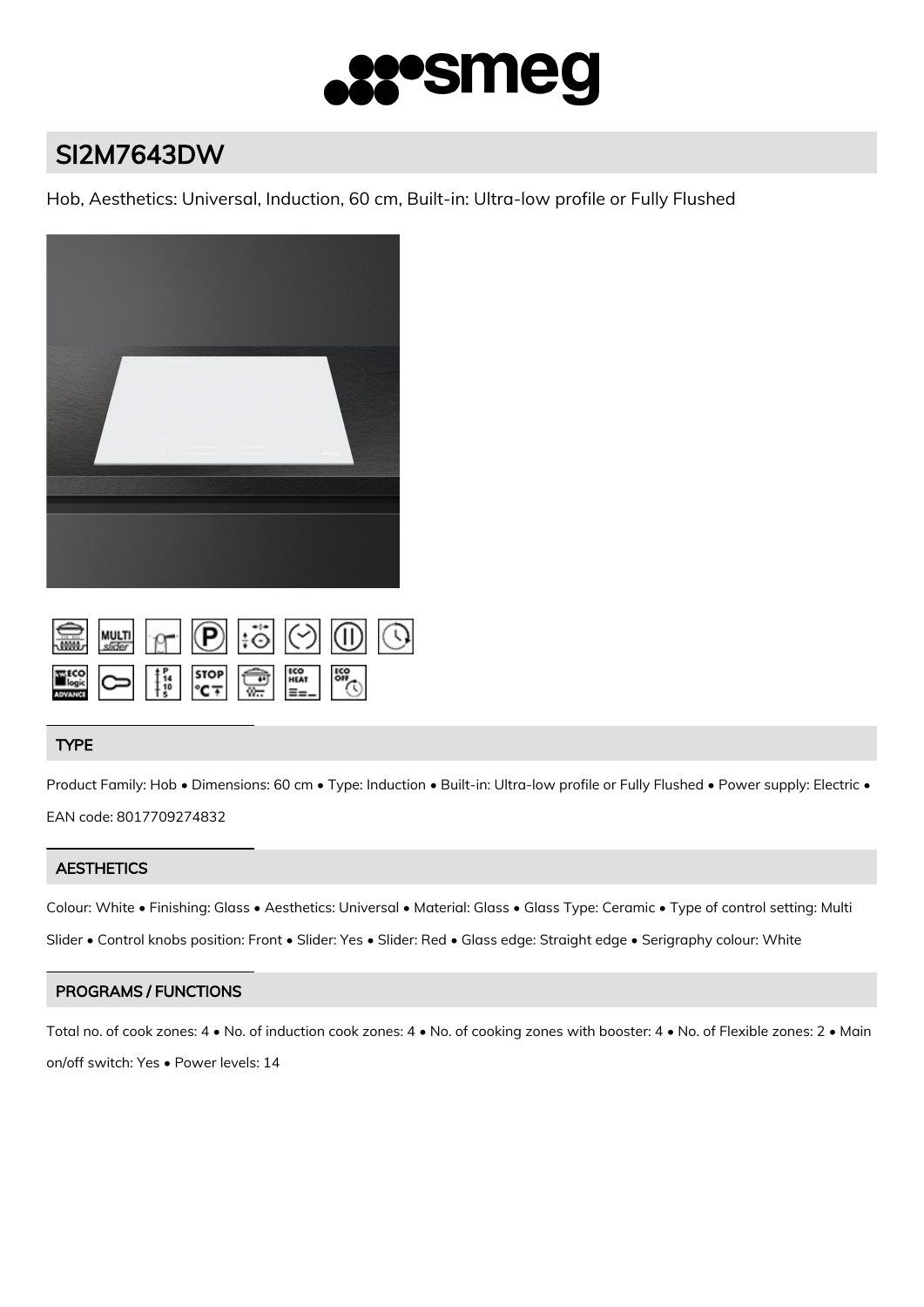#### **OPTIONS**

Standard cut out: 490x560 mm • Multizone Option: Yes • Flexible Zone Type: MultiZone • End cooking timer: 4 • Pause option: Yes • Minute minder: 4 • End of cooking acoustic alarm: Yes • Residual time indicator: Yes • Limited Power Consumption Mode: Yes advance • Limited Power Consumption Mode in W: 1500, 2000, 2500, 3000, 3500, 4000, 4500, 5000, 6000, 7200 W • Show Room Demo Option: Yes • Control Lock / Child Safety: Yes • Rapid level selection: Yes

#### COOKING ZONES

1st zone position: Front left • 2nd zone position: Rear left • 3rd zone position: Front right • 4th zone position: Rear right • 1st zone type: Induction - Multizone • 2nd zone type: Induction - multizone • 3rd zone type: Induction - Multizone • 4th zone tipe: Induction - multizone • 1st zone dimensions: Ø 21 cm • 2nd zone dimensions: Ø 21 cm • 3rd zone dimensions: Ø 21 cm • 4th zone dimensions: Ø 21 cm • Left Multizone dimension: 39.2x19.5 cm • Right Multizone dimension: 39.2x19.5 cm • 1st zone power: 2.30 kW • 2nd zone power: 2.30 kW • 3rd zone power: 2.30 kW • 4th zone power: 2.30 kW • 1st zone booster power: 3.20 kW • 2nd zone booster power: 3.20 kW • 3rd zone booster power: 3.20 kW • 4th zone booster power: 3.20 kW

#### TECHNICAL FEATURES

Automatic setting according to pan dimension: Yes • Automatic pan detection: Yes • Minimum pan diameter indication: Yes • Automatic switch off when overheat: Yes • Automatic switch off when overflow: Yes • Eco-Heat: Yes • Eco-Off: Yes

#### PERFORMANCE / ENERGY LABEL

2nd zone energy consumption: 183.9 Wh/Kg • Energy consumption zone 3: 183.9 Wh/Kg • Energy consumption zone 4: 183.9 Wh/Kg

#### ELECTRICAL CONNECTION

Nominal power (W): 7200 W • Voltage (V): 220-240 V • Voltage 2 (V): 400 V • Frequency (Hz): 50/60 Hz • Type of electric cable: Universal • Power supply cable length: 150 cm

## ALSO AVAILABLE

## LOGISTIC INFORMATION

Dimensions of the product (mm): 49x600x510 • Depth (mm): 510 mm • Width (mm): 600 mm • Product Height (mm): 49 mm • Net weight (kg): 11.500 kg • Gross weight (kg): 12.300 kg

## **OPTIONAL**

GRILLPLATE: Griddle, Cookers, HobsTPKPLATE: Griddle, Cookers, HobsLGCN: Connecting strip, Hobs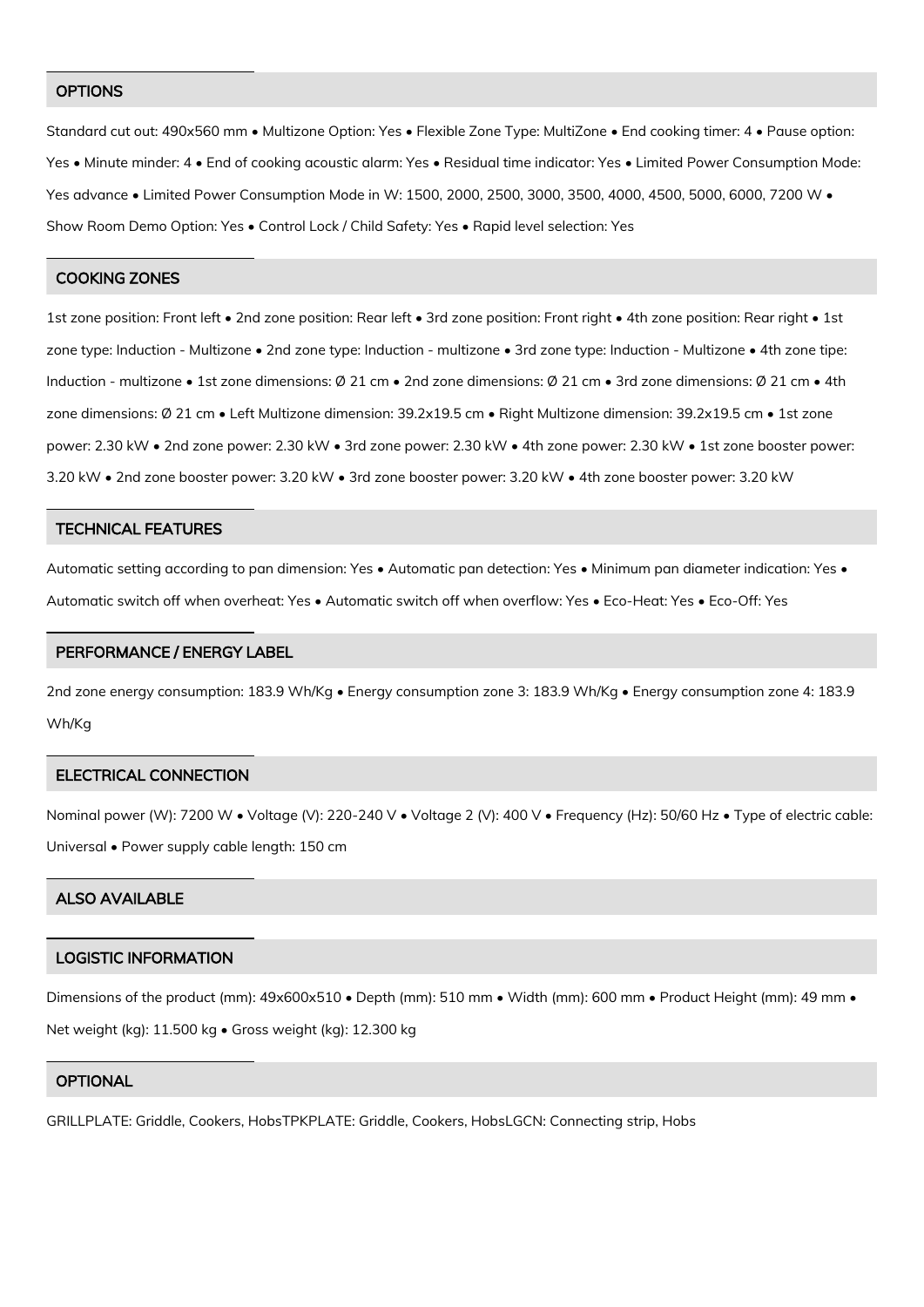